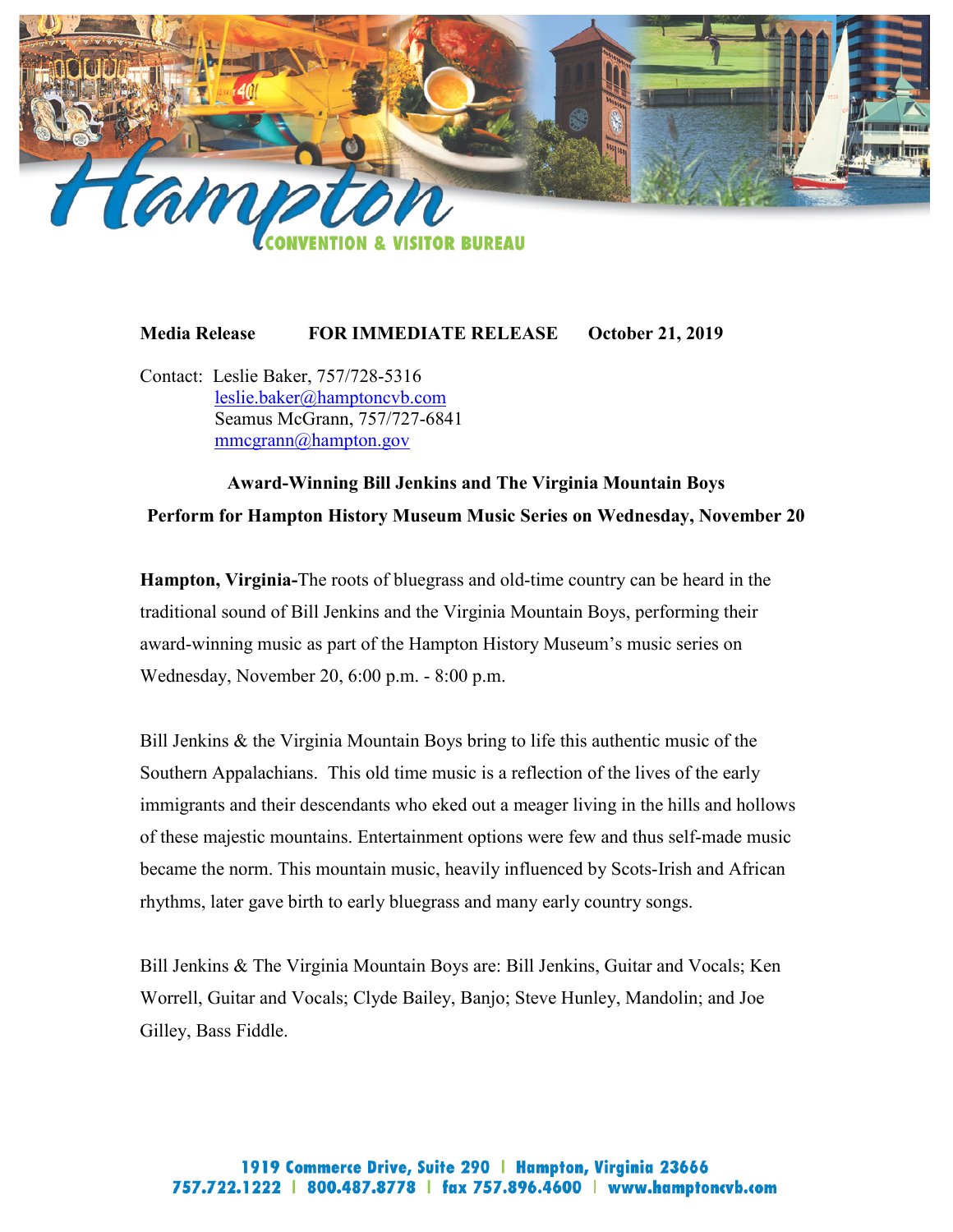The group performs universally loved, but seldom heard music that brings forth a gamut of emotions. Each song is performed as originally written or as handed down through the ages. These ballads are undiluted and raw like the emotions they bring forth. The band performs original tunes as well, crafted in the same tradition. They recently released a CD, "The Guinea Man," to their extensive catalog of music.

The sound of the group differs from most contemporary bluegrass bands in that it has an older, starker, and rawer sound. Jenkins and Worrell use their voices as instruments as much as their guitars. The ability to swap back and forth from lead to harmony several times during the same song is part of their genius, which has been honed in over 45 years of practice and performance. Moreover, a short history lesson and an explanation about each song is an important part of the show.

## **Hampton History Museum**

Museum members are free, non-members \$5.00. Beer and wine will be available for purchase. Proceeds benefit the Hampton History Museum. Doors open at 5:30 p.m. Seating and capacity are limited.

Held in the Hampton History Museum's Great Hall on the third Wednesday of each month, the Front Porch Music Series presents different genres and of music that have shaped the American soundscape and influenced talent in Hampton Roads' vibrant music scene.

The Hampton History Museum is located at 120 Old Hampton Lane in Downtown Hampton. There is free parking in the garage across the street from the museum. For more information call 757-727-1102 or visit [www.hamptonhistorymuseum.org](http://www.hamptonhistorymuseum.org/)

Partially bordered by the Hampton Roads harbor and Chesapeake Bay, Hampton, with the 344,000 sq. ft. Hampton Roads Convention Center and the award-winning Hampton Coliseum, is located in the center of Coastal Virginia and the Hampton Roads metropolitan area. Hampton is the site of America's first continuous English-speaking